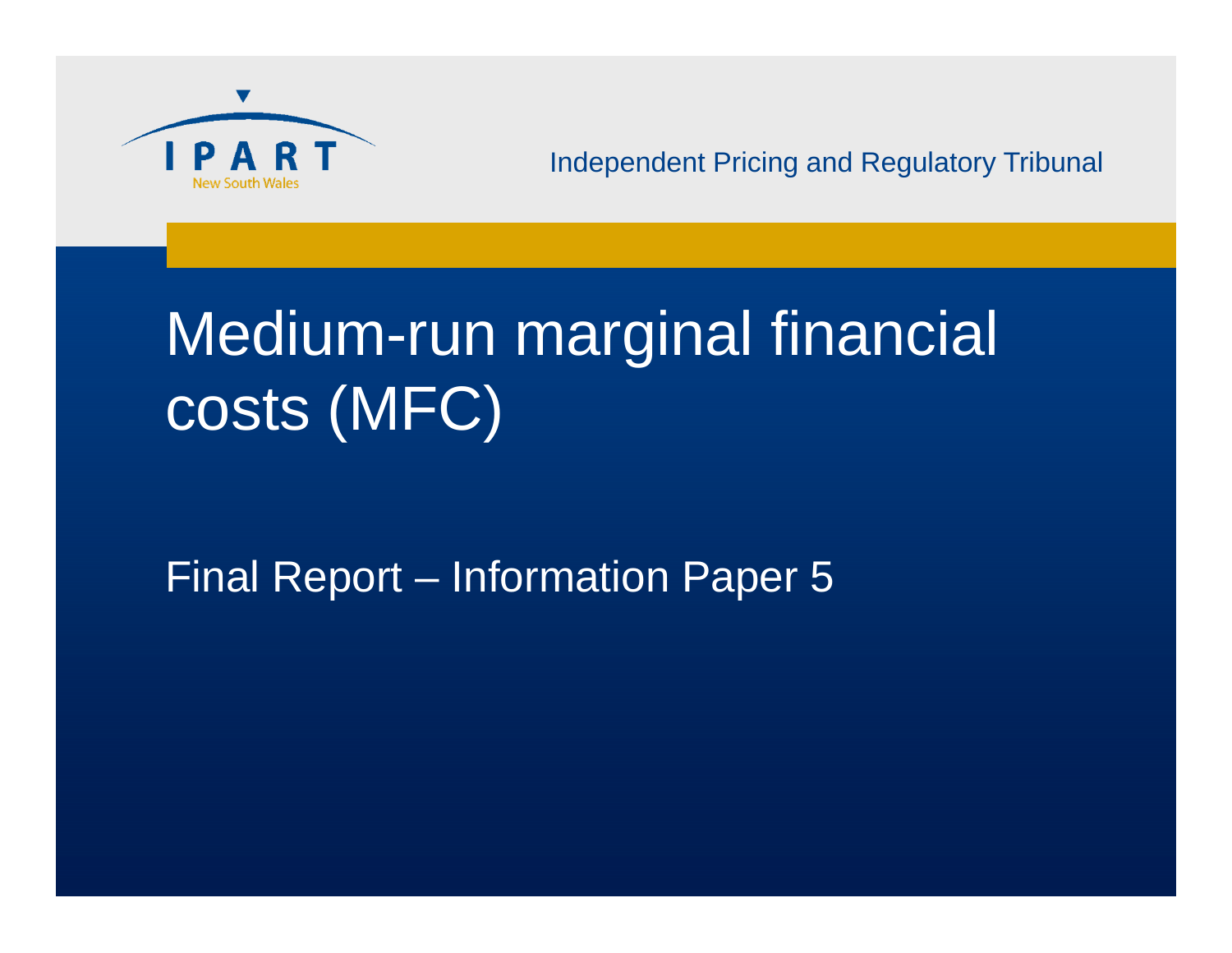#### **Introduction**

The medium-run marginal financial cost (MFC) is a key input for modelling the socially optimal fares in the medium-run (ie, the term of the determination). This cost can be estimated in a number of ways. We used an average incremental cost (AIC) approach, as set out in our methodology paper:

- $\blacktriangledown$  We estimated the medium-run MFC with reference to an increment of a group of additional Passenger Journeys (PJ) or a group of additional passenger km (pkm).
- $\blacktriangledown$  We used an 'increment' equal to the current number (2014-15) of passenger journeys and passenger km, and peak journeys and passenger km (a 'top down' average incremental cost approach).
- $\blacktriangledown$ We produced four outputs for each mode – dollars per passenger journey (\$/PJ) and dollars per passenger km (\$/pkm) for peak and off-peak periods.

The following slides set out the medium-run MFC we used in making our final decisions and then provide more detail on the assumptions and approach we used to estimate them.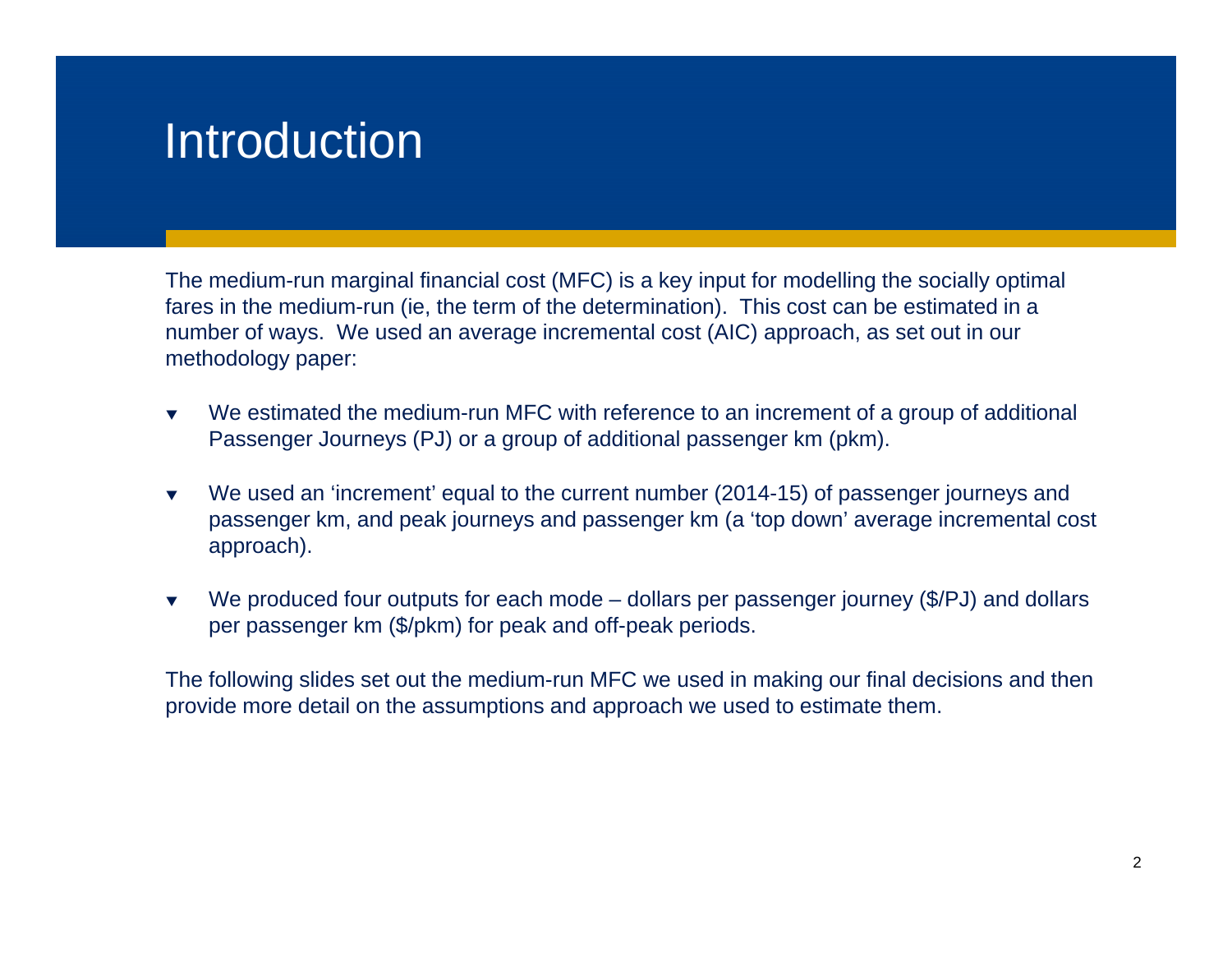## Our final medium-run marginal financial cost estimates

#### **Medium-run MFC used to model final optimal fares, by mode**

|                 |        | <b>Rail</b> | <b>Bus</b> | <b>Ferry</b> | <b>Light-Rail</b> |
|-----------------|--------|-------------|------------|--------------|-------------------|
| <b>Peak</b>     | \$/PJ  | 5.28        | 2.15       | 6.87         | 3.54              |
|                 | \$/pkm | 0.61        | 0.60       | 0.93         | 0.67              |
| <b>Off-peak</b> | \$/PJ  | 1.90        | 0.47       | 0.55         | 0.35              |
|                 | \$/pkm | 0.19        | 0.50       | 0.93         | 0.59              |

- $\bullet$ pkm based on straight line distance
- $\blacktriangledown$  For our final decision, we maintained the approach set out in our draft report, but have updated two of the inputs:
	- ▼ We have updated the weighted average cost of capital (WACC) to reflect the IPART's final decision (see Final Information Paper 10 – WACC).
	- $\overline{\mathbf{v}}$ For light rail, we have also used a more accurate estimate of the number of peak passenger journeys.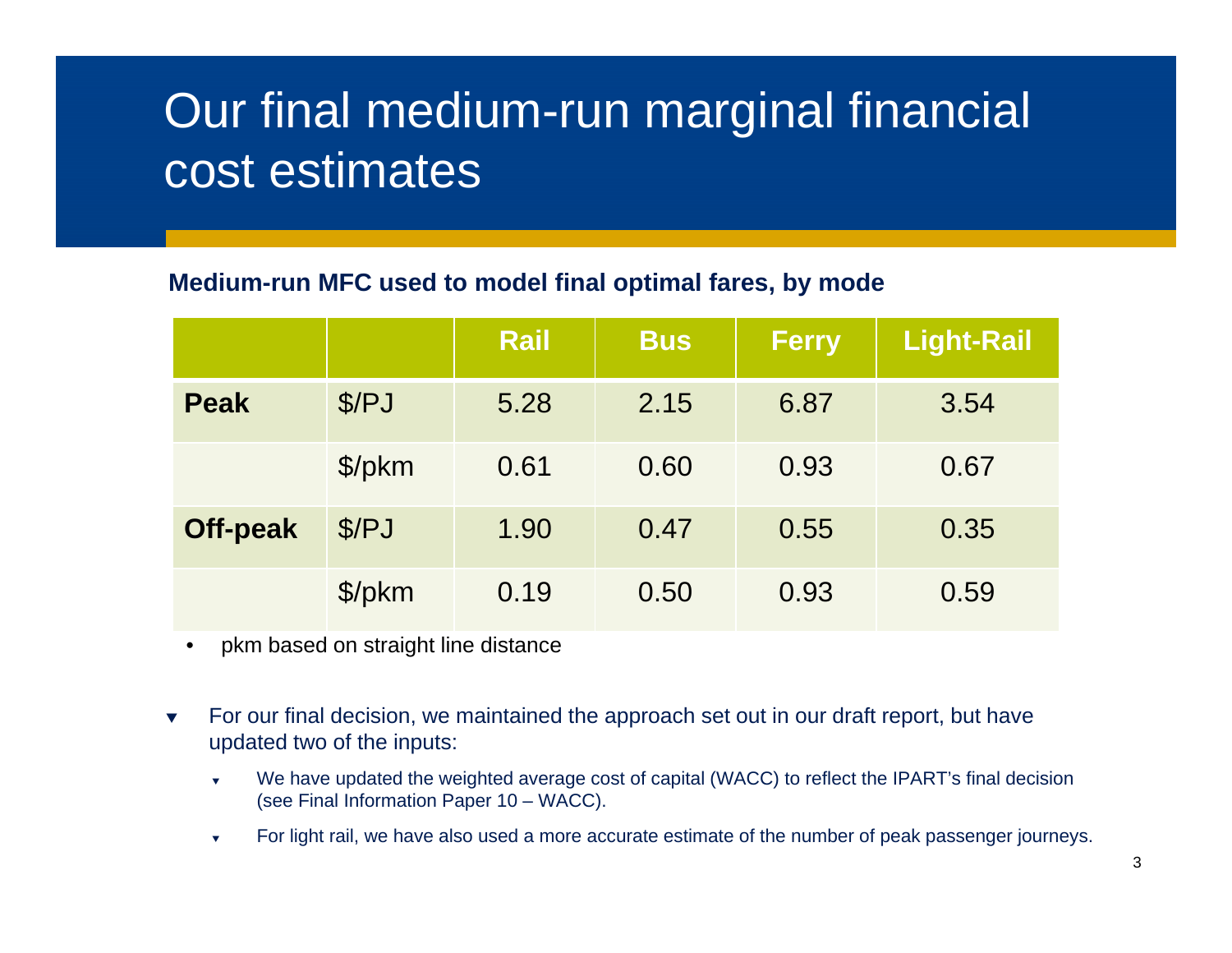#### Stakeholder comments on our draft estimates and our response

- $\blacktriangledown$  One Individual (R Sandell) questioned the medium-run marginal financial costs and the underlying utilisation rates used to calculate optimal fares. For ferries, he argued that there is significant spare capacity in peak periods. Therefore little increase in investment is required to accommodate substantial growth in peak demand.
- $\blacktriangledown$  The approach suggested by R Sandell would mean that the marginal cost would be close to zero for all journeys up until a capacity constraint is reached. At this point, there would be a large spike in the marginal cost for an additional passenger as the fleet is expanded to provide additional capacity.
- $\blacktriangledown$  We consider that an average incremental cost (AIC) approach is preferable as it avoids these large spikes in marginal cost. We have estimated the marginal costs with reference to an increment of a group of additional passenger journeys or a group of additional passenger km. We used an increment equal to the current number of passenger journeys and passenger km, peak journeys and passenger km (a 'top down' average incremental cost approach).
- $\blacktriangledown$  It is our view that as peak demand drives capacity, peak fares should include the incremental capacity costs. As usage costs are incurred in all periods, the incremental usage costs should be reflected in both peak and off-peak fares.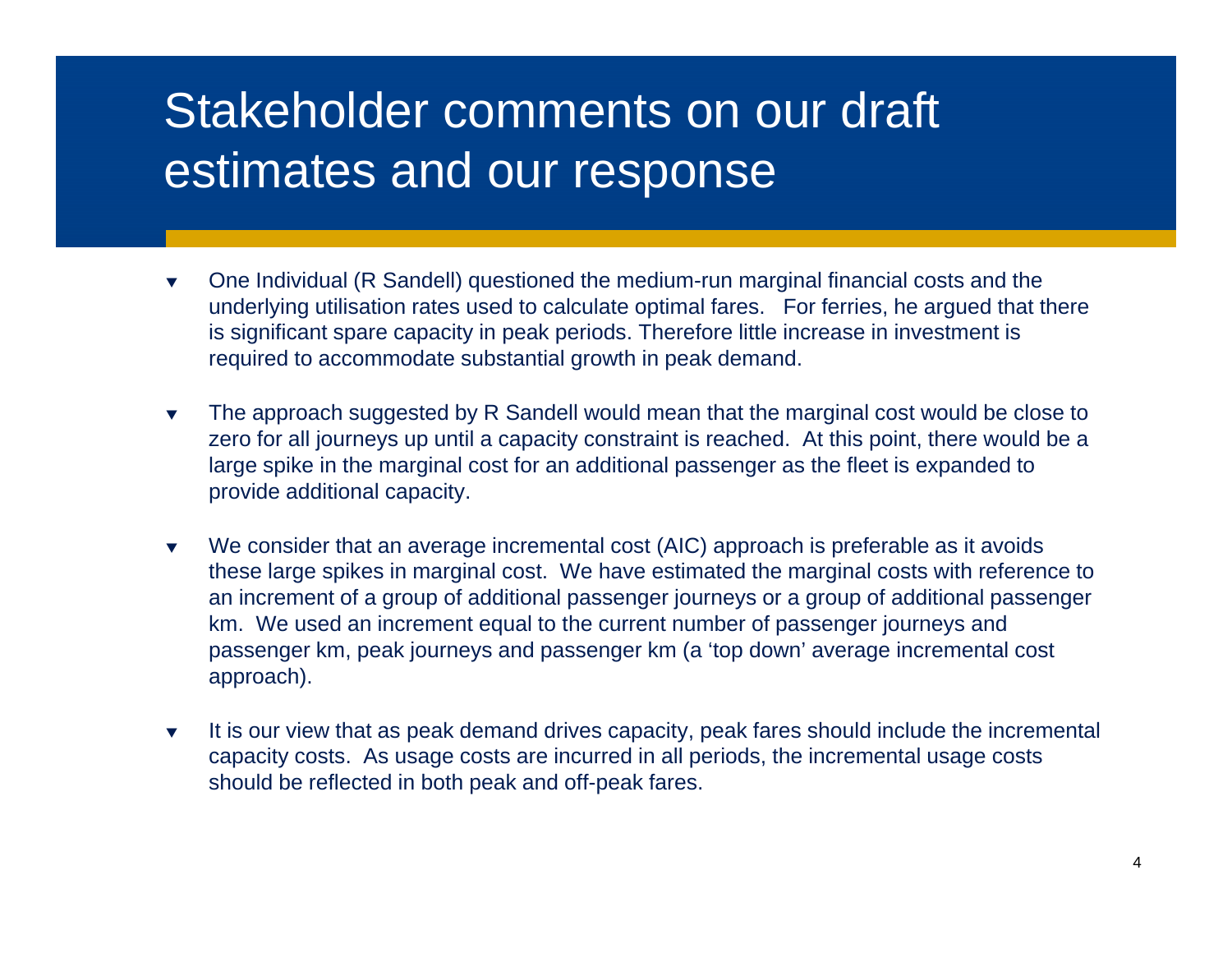## In calculating these estimates, we assumed that in the medium-run:

- $\blacktriangledown$ Rail track and road capacity are fixed.
- $\blacktriangledown$  Vehicle fleets and service frequencies can expand or contract in response to changes in demand.
- $\blacktriangledown$  Non-fleet assets can improve the capacity of public transport services. For example, these may include wharf and station upgrades, additional bus priority measures on existing roads, upgraded and additional bus depots.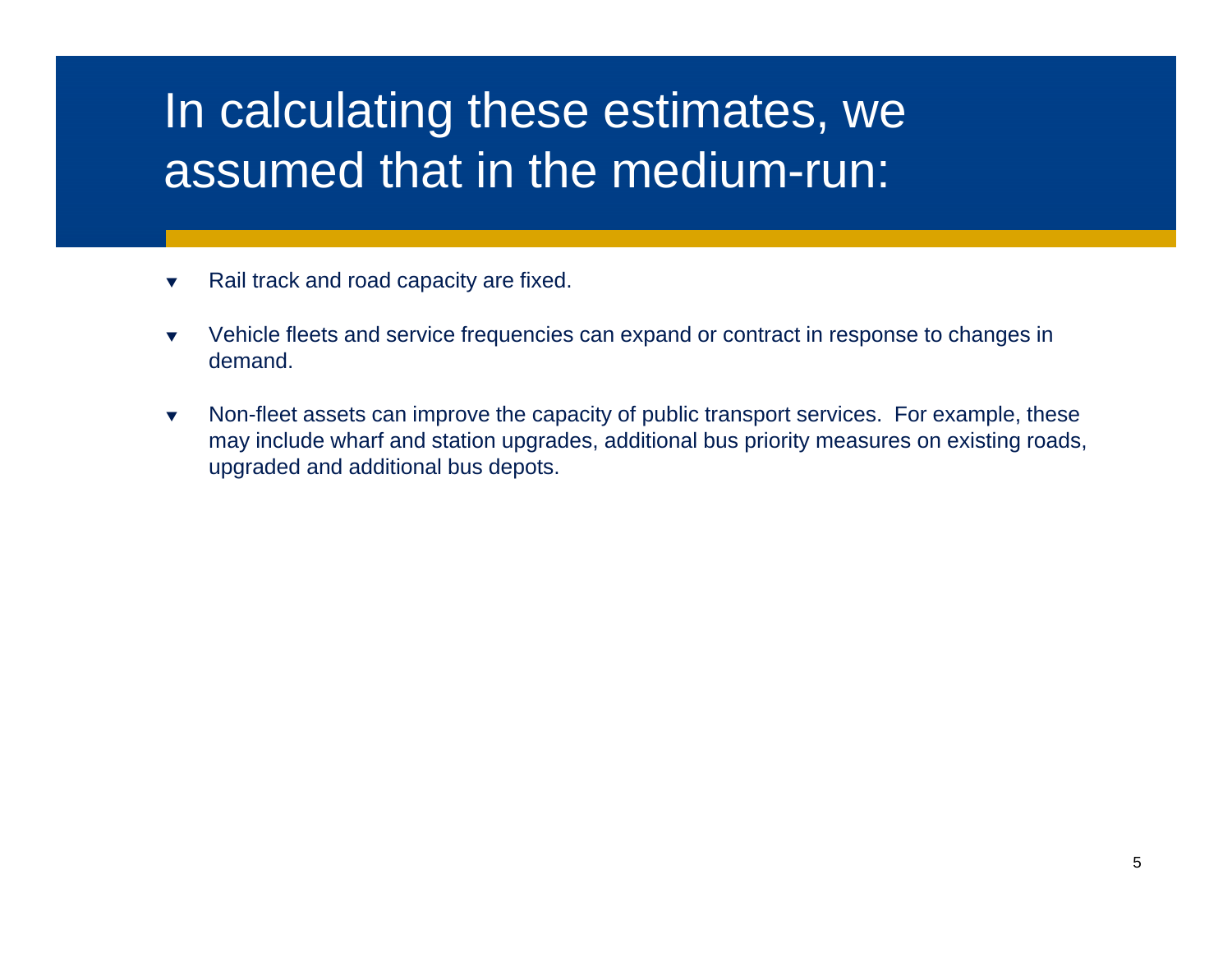#### We included the following services in our estimates:

- $\blacktriangledown$  For light rail and ferry, we included all current light rail (Dulwich Hill to Central) and ferry services. (We included the new CBD and south east light rail in our long-run scenario only.)
- $\blacktriangledown$  For buses, we only included costs and patronage of operating the metropolitan bus contract regions. We excluded the costs of the outer metropolitan bus contract regions, as many of the services in these regions are operated for social inclusion and are characterised by low patronage and higher AIC.
- $\blacktriangledown$  For rail, we included only costs and patronage of Sydney Trains. We excluded NSW TrainLink Intercity services, as including them would mean that inner city passengers are being asked to subsidise network maintenance and operation in outer areas of the network.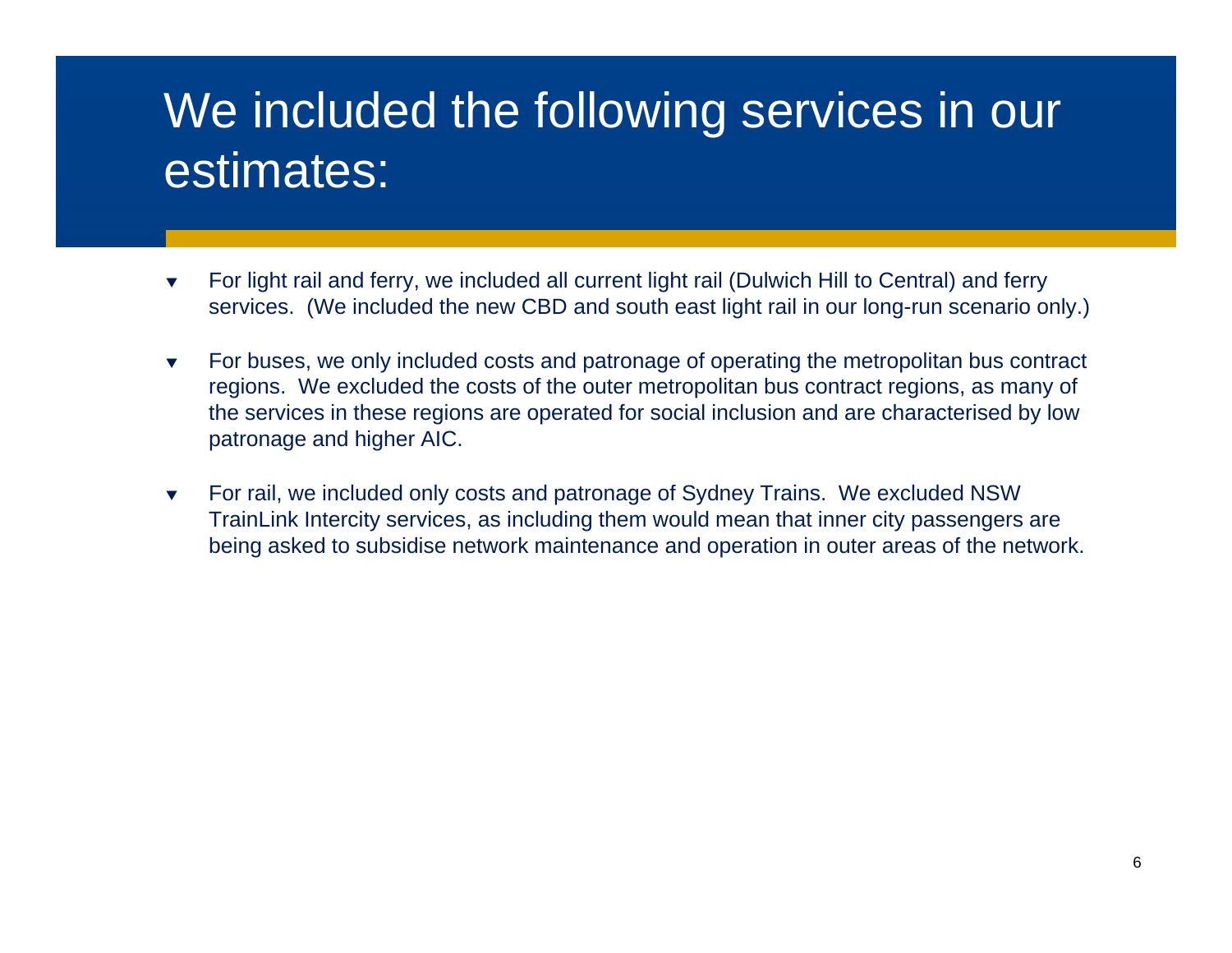#### Our approach involved three main steps:

- 1. Putting the actual cost data for the included services in each mode for 2014-15 into 17 highlevel cost categories, and determining the efficient level of these costs by applying The Centre for International Economics (CIE)'s recommended efficiency savings.
- 2. Allocating each cost category between capacity and usage, and between passenger journeys (PJ) and passenger km (pkm)
- 3. Dividing each of these cost allocations by PJ or pkm in the relevant time period to give four outputs:
	- п Peak \$/PJ
	- п Peak \$/pkm
	- п Off-peak \$/PJ
	- п Off-peak \$/pkm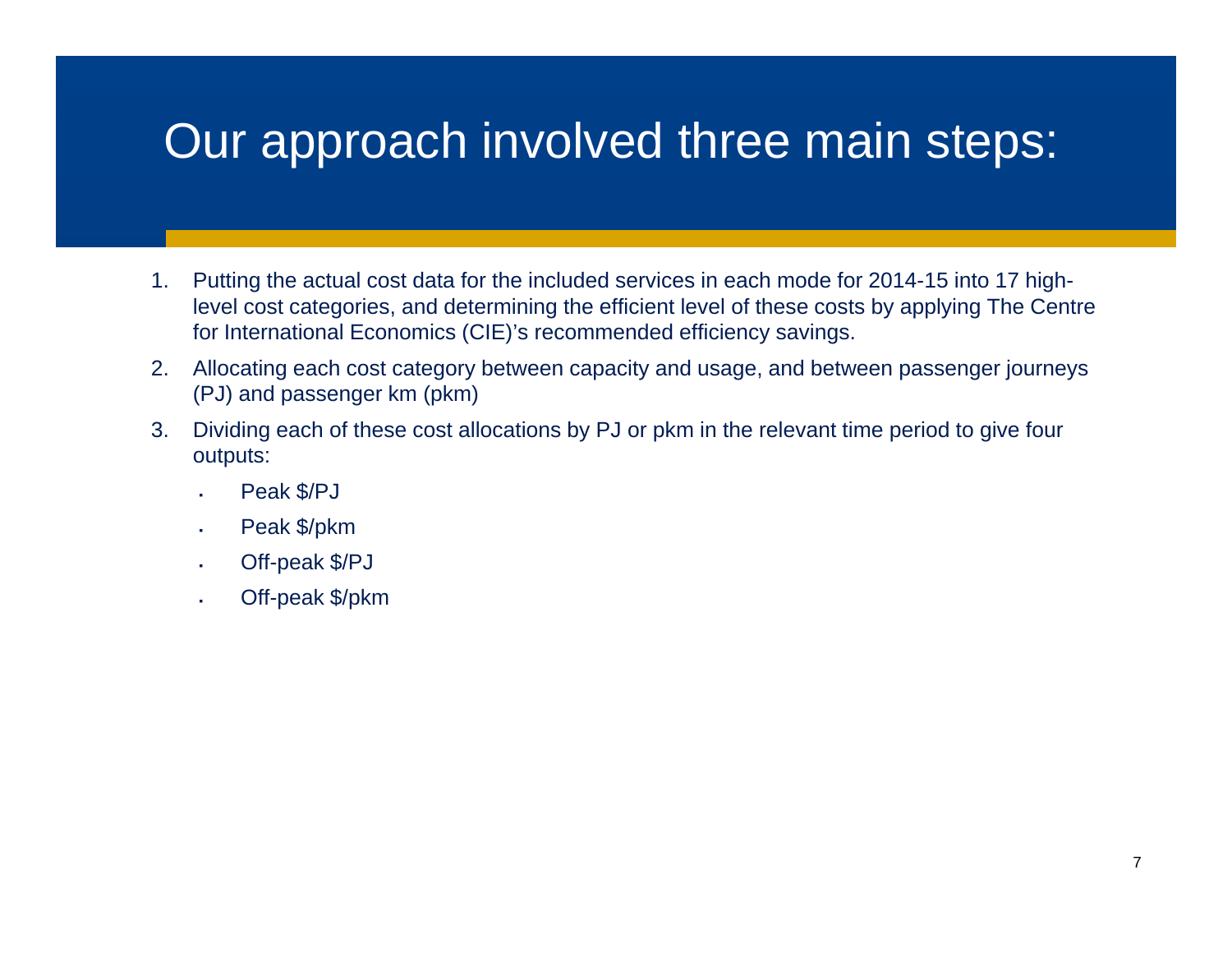## Putting actual costs for 2014-15 into 17 high-level categories

TfNSW provided us with actual cost data for each mode in 2014-15. We used:

- $\blacktriangledown$ For rail, Sydney Trains costs excluding any non-passenger services (freight).
- $\blacktriangledown$  For bus and ferry, the financial costs reported under the bus and ferry contracts with TfNSW. We consider this data is more suited to our purpose than contract payments, as it provides a better breakdown of costs by activity for allocating costs to capacity and usage and PJ and pkm.
- $\blacktriangledown$  For light rail, the costs estimated by the public sector comparator (PSC) – a tool developed by TfNSW specifically for estimating the cost of light rail services.

We also allocated a proportion of TfNSW shared costs (including policy and planning costs) to each mode consistent with TfNSW allocations (based on patronage shares).

The cost data was not in a consistent form across modes; we developed a set of 17 general cost categories for public transport, and sorted these actual costs into the following categories:

- $\blacktriangledown$  Where this data was not sufficiently disaggregated, we made a best estimate of the relevant category (eg, rail operating data was originally broken into 5 high-level categories)
- $\blacktriangledown$  We substituted an annuity calculation for fleet capital costs included in reported operating expenditure (eg, bus lease payments).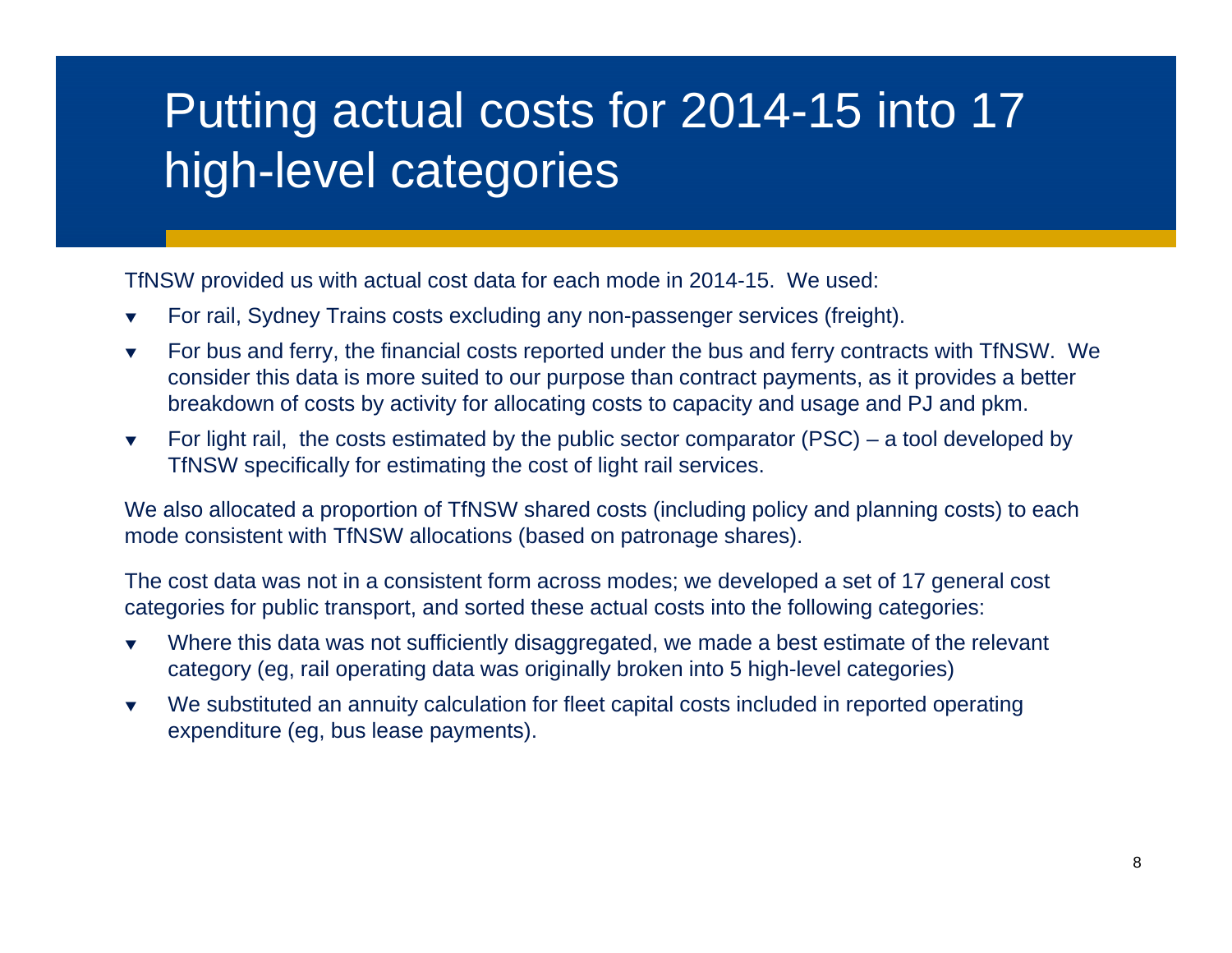## We estimated fleet costs as the value of an annuity of the replacement cost of the fleet

| <b>Mode</b>       | <b>Fleet</b><br>replacement<br>cost (\$m) | <b>Economic</b><br>life (years) | <b>Discount</b><br>rate | <b>Annual</b><br>annuitised<br>fleet cost<br>(Sm) |
|-------------------|-------------------------------------------|---------------------------------|-------------------------|---------------------------------------------------|
| Rail              | \$8,701.5                                 | 35                              | 5.5%                    | \$565.4                                           |
| <b>Bus</b>        | \$361.8                                   | 18                              | 5.3%                    | \$31.7                                            |
| Ferry             | \$259.6                                   | 35                              | 5.8%                    | \$17.5                                            |
| <b>Light Rail</b> | \$53.6                                    | 30                              | 5.3%                    | \$3.6                                             |

- $\bullet$  We calculated fleet replacement cost by determining an average vehicle price and multiplying by the number of vehicles
- $\bullet$  We assumed economic life based on data reported by TfNSW for this review, except for ferries. For that mode, we made a judgement based on a range of depreciable asset lives reported by Sydney Ferries in 2012.
- $\bullet$  We used a post-tax real WACC consistent with our WACC estimates for public transport services as the discount rate (see Final Report - Information Paper 10 - WACC).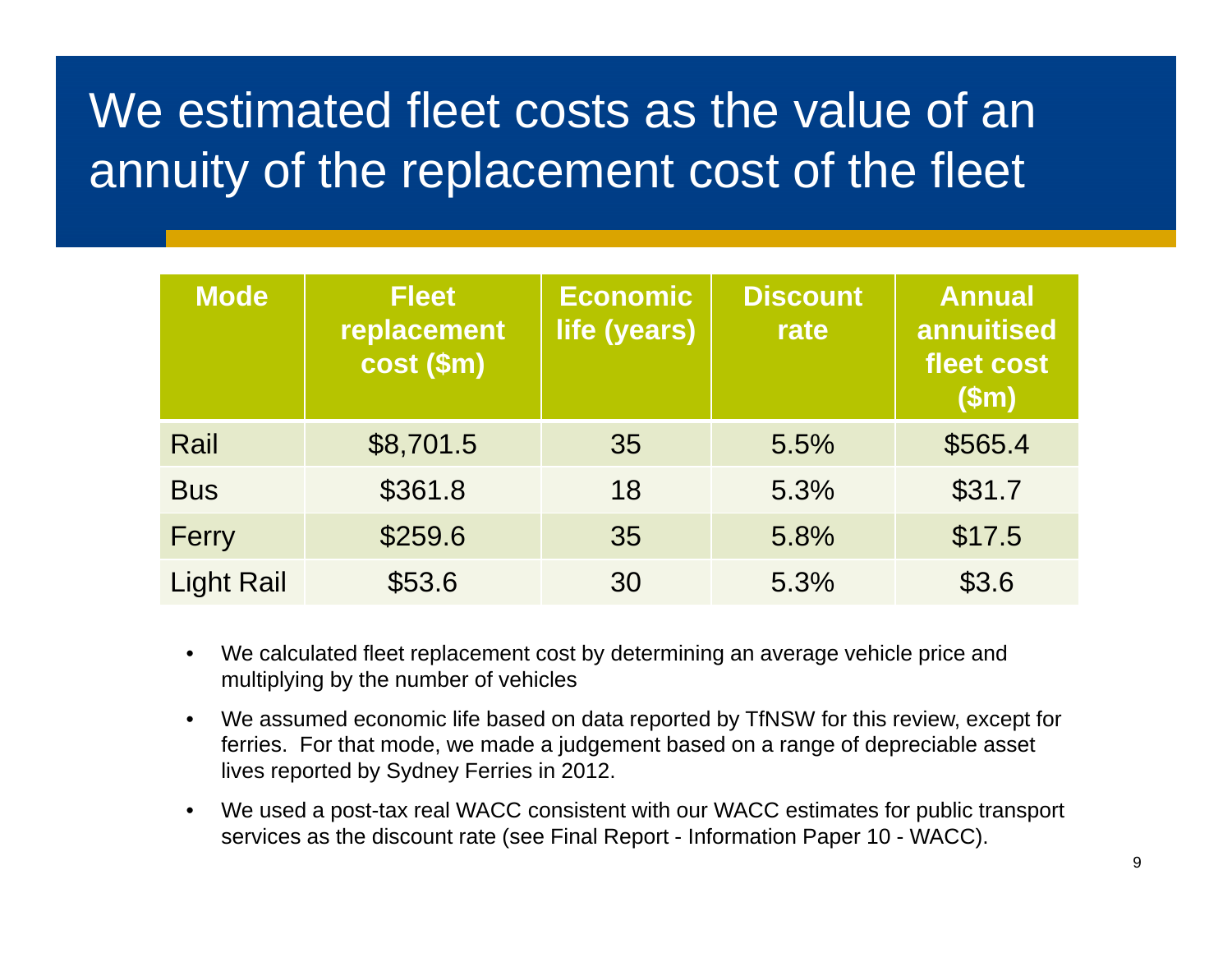## Determining the efficient level of these 17 costs

In line with our general view that customers should not pay for inefficiencies, we adjusted each of the 17 cost categories for each mode to reflect the CIE's recommended operating cost efficiency savings in 2014-15.

These savings varied across the operating cost categories but on average these adjustments were:

- $\blacktriangledown$ -30% for rail
- $\blacktriangledown$ -20% of bus
- $\overline{\mathbf{v}}$ -10% for ferries

We are unable to publically release our determined efficient incremental cost values as they reflect commercial in confidence information.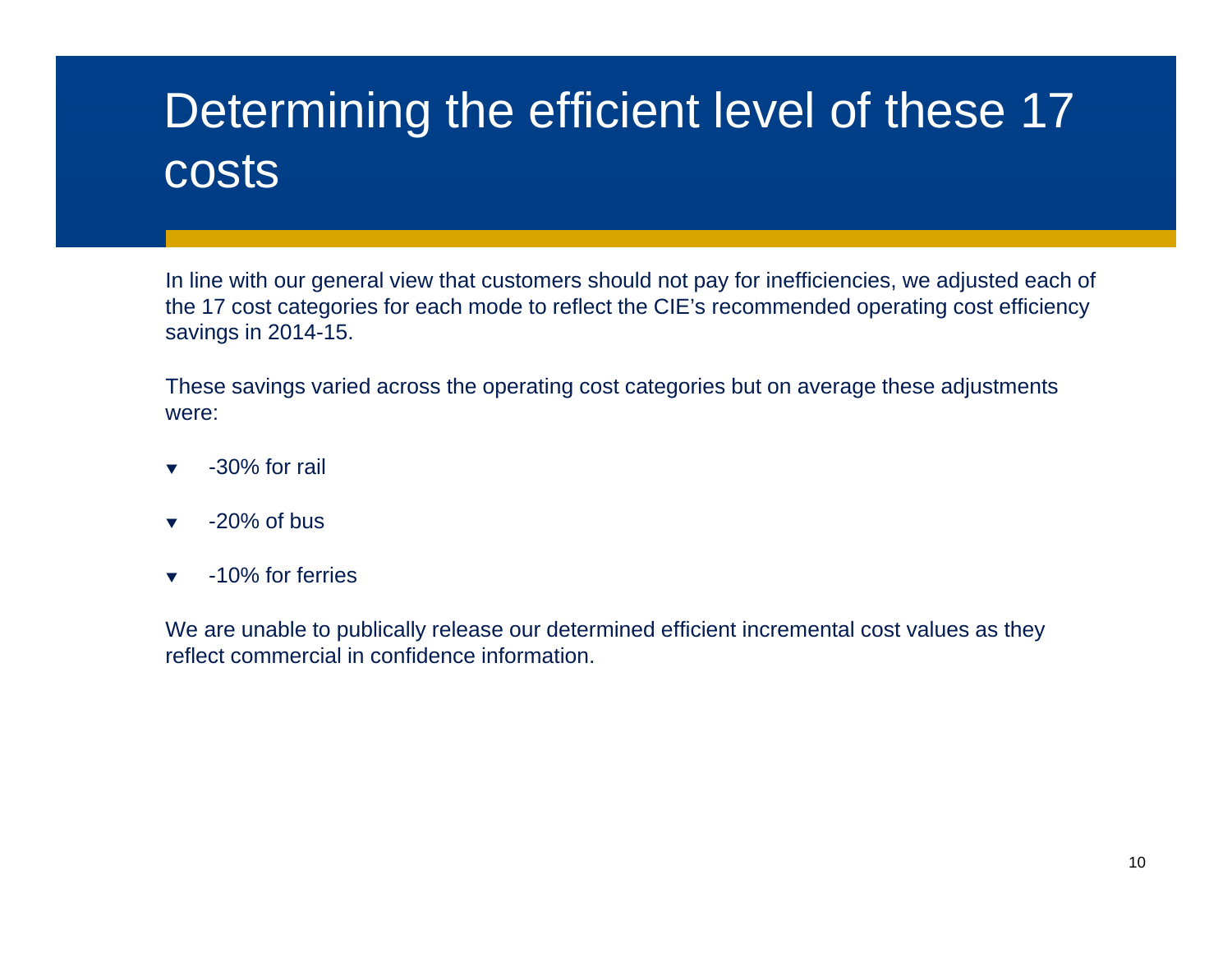## Allocating efficient cost categories to capacity or usage, and PJ or pkm

We defined capacity and usage costs as follows:

- $\blacktriangledown$  Capacity costs are the costs required to meet the largest peak demand. They include:
	- $\overline{\mathbf{v}}$ asset ownership costs, and
	- $\blacktriangledown$  other costs that do not vary with patronage, such as maintenance of ticketing system equipment.
- $\blacktriangledown$  Usage costs are the costs that, once capacity has been established, vary either with the total number of passengers served or the number of passenger km provided. They consist largely of operating costs, such as:
	- ▼ vehicle maintenance costs
	- $\blacktriangledown$ fuel costs, and
	- $\blacktriangledown$ crewing costs.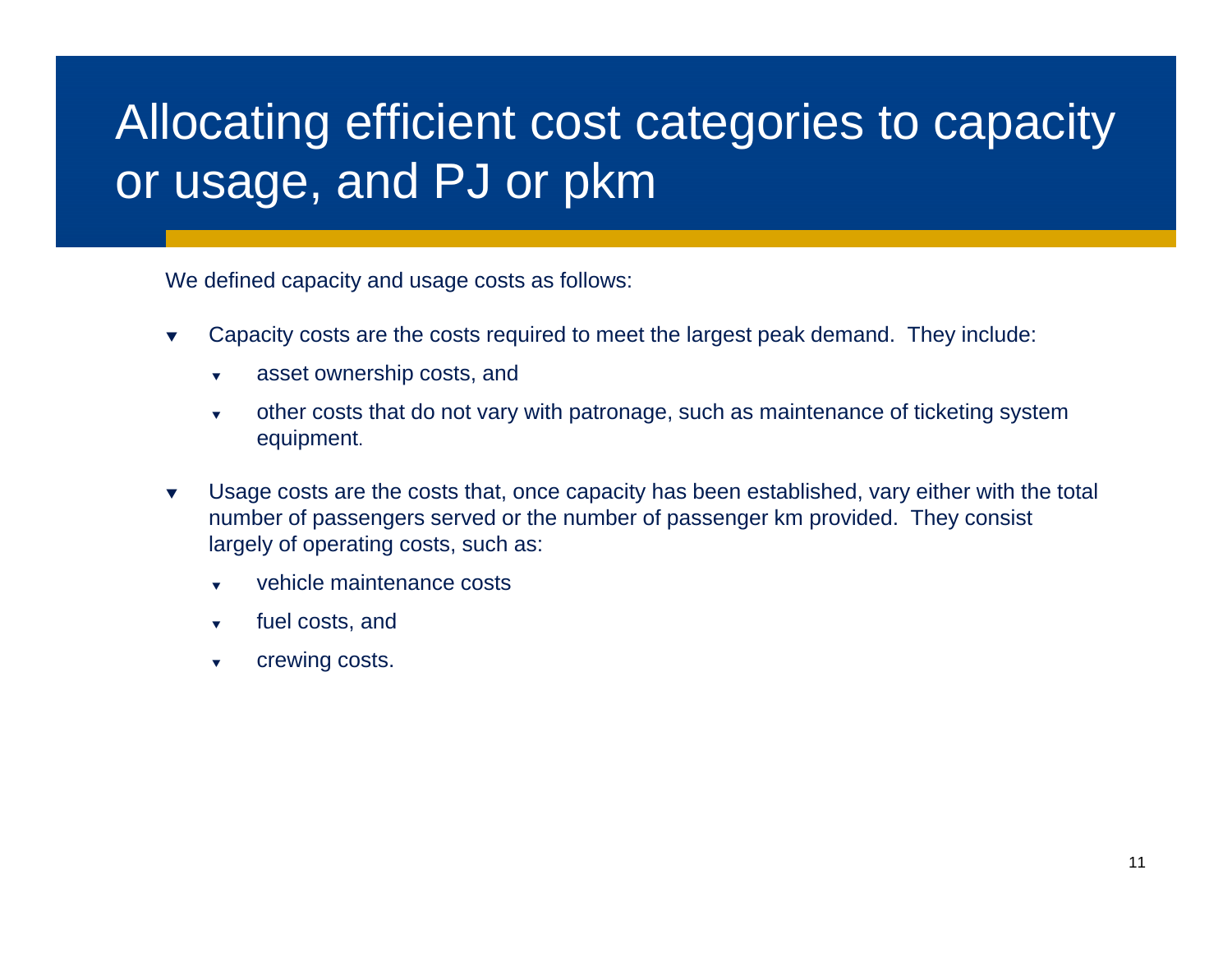#### Capacity costs should be reflected in peak fares, and usage costs in both peak and offpeak fares

- $\blacktriangledown$ Peak demand drives capacity, so peak fares should include the incremental capacity costs.
- $\blacktriangledown$  Usage costs are incurred in all periods, so the incremental usage costs should be reflected in both peak and off-peak fares.
- $\blacktriangledown$  Incremental costs are equal to:
	- b in the off-peak period
	- $B + b$  in the peak period

#### where:

- b is the efficient incremental financial usage costs per journey
- B is the efficient incremental financial capacity costs per peak journey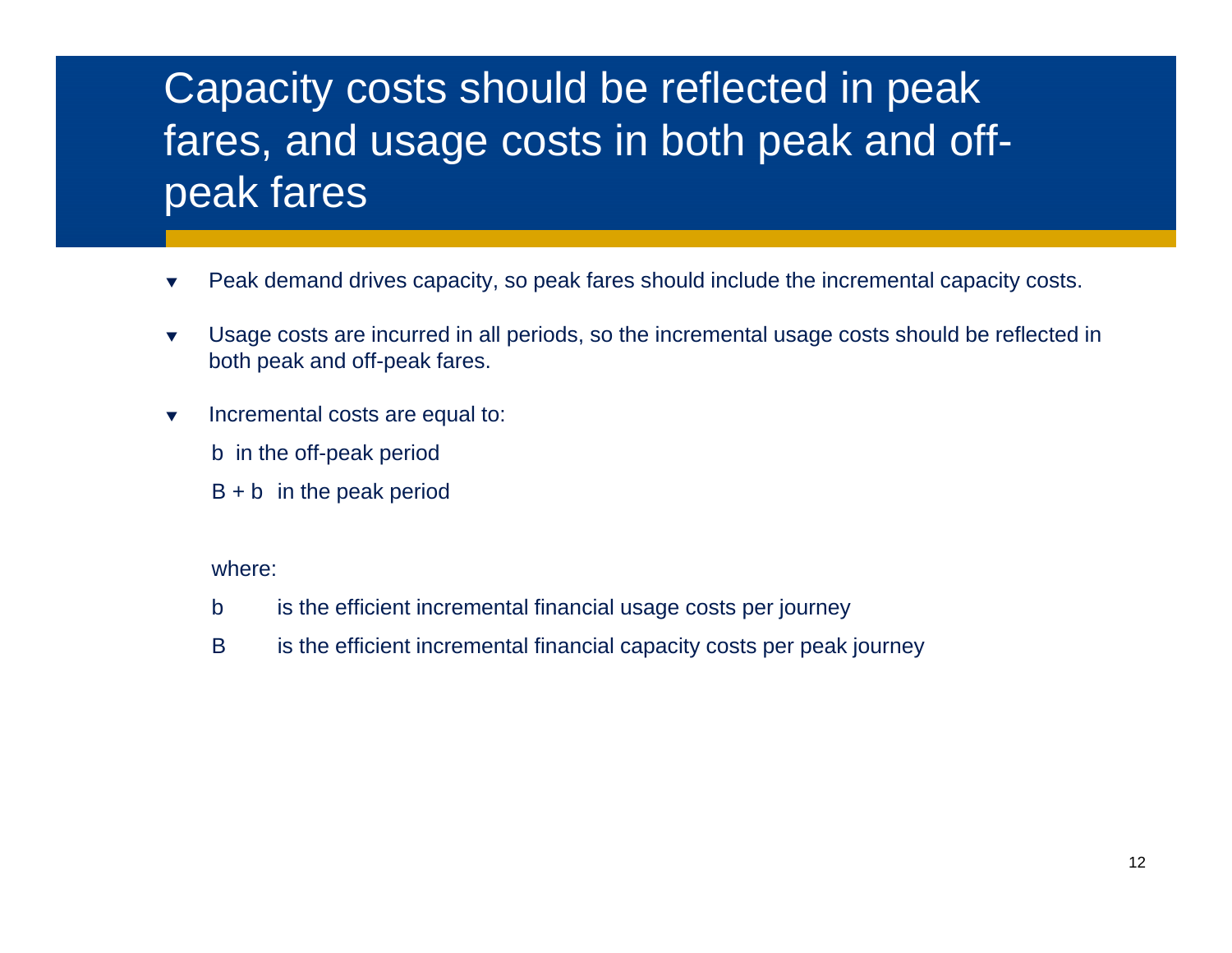#### Our approach for allocating costs

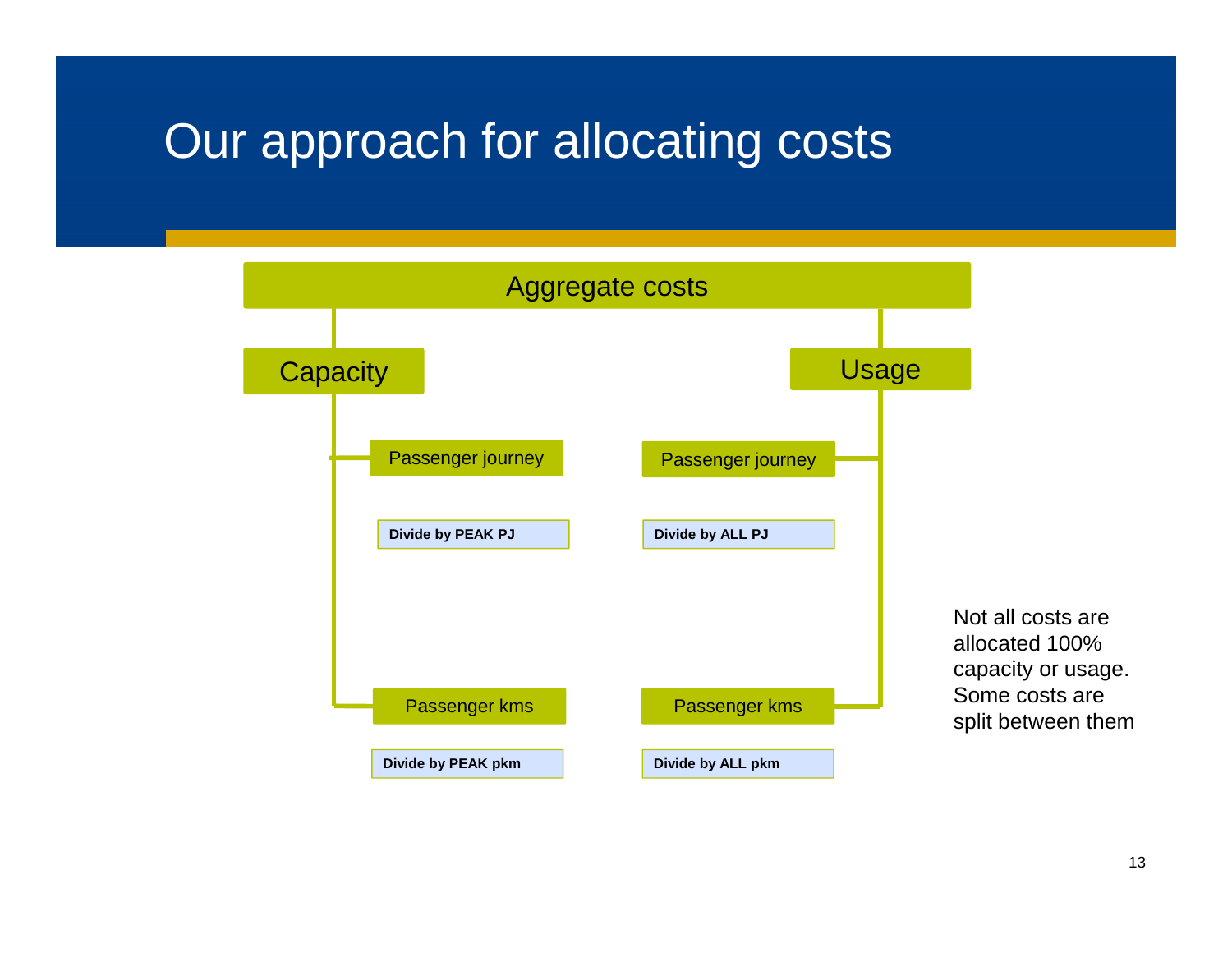#### Peak marginal financial costs

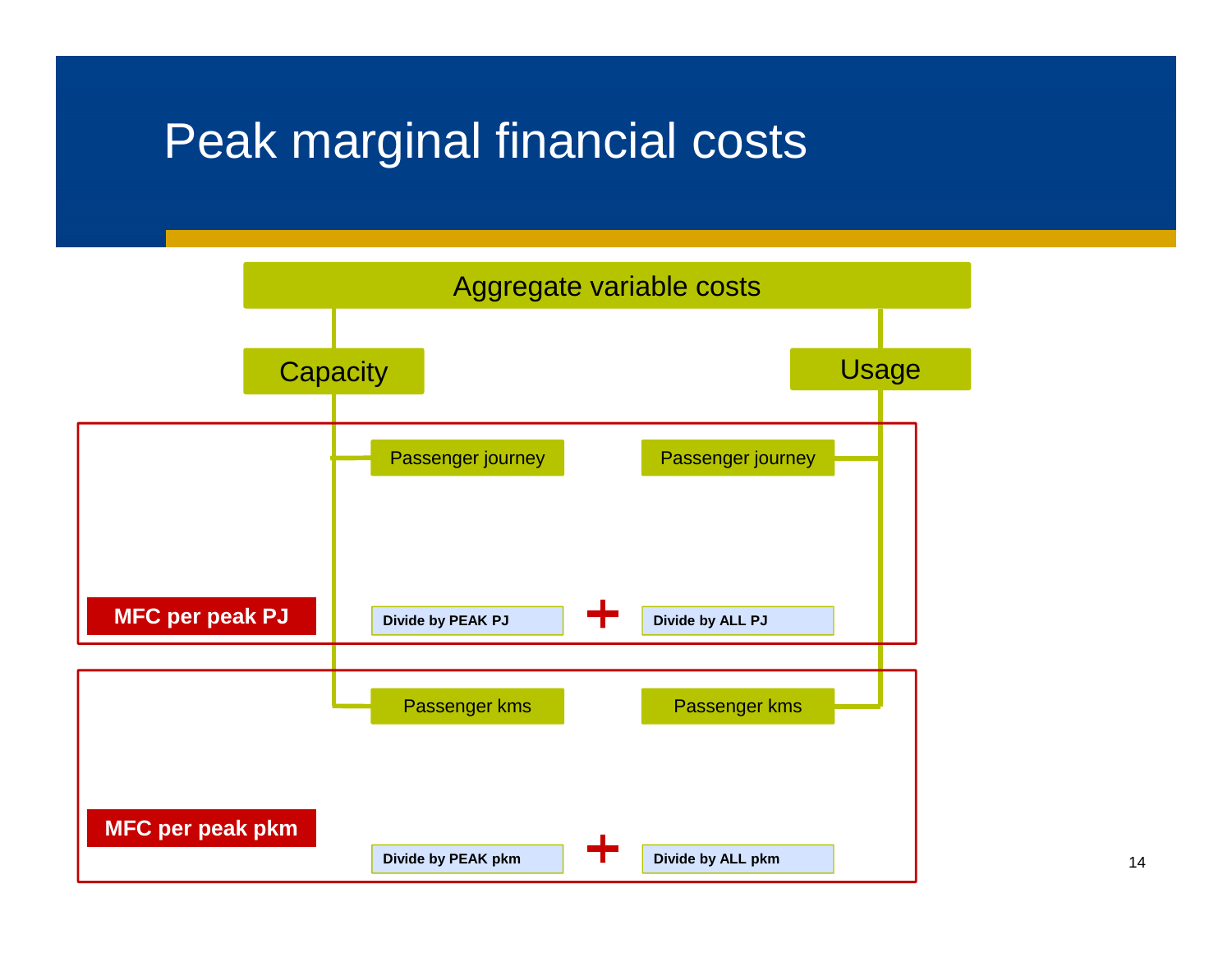#### Off peak marginal financial costs

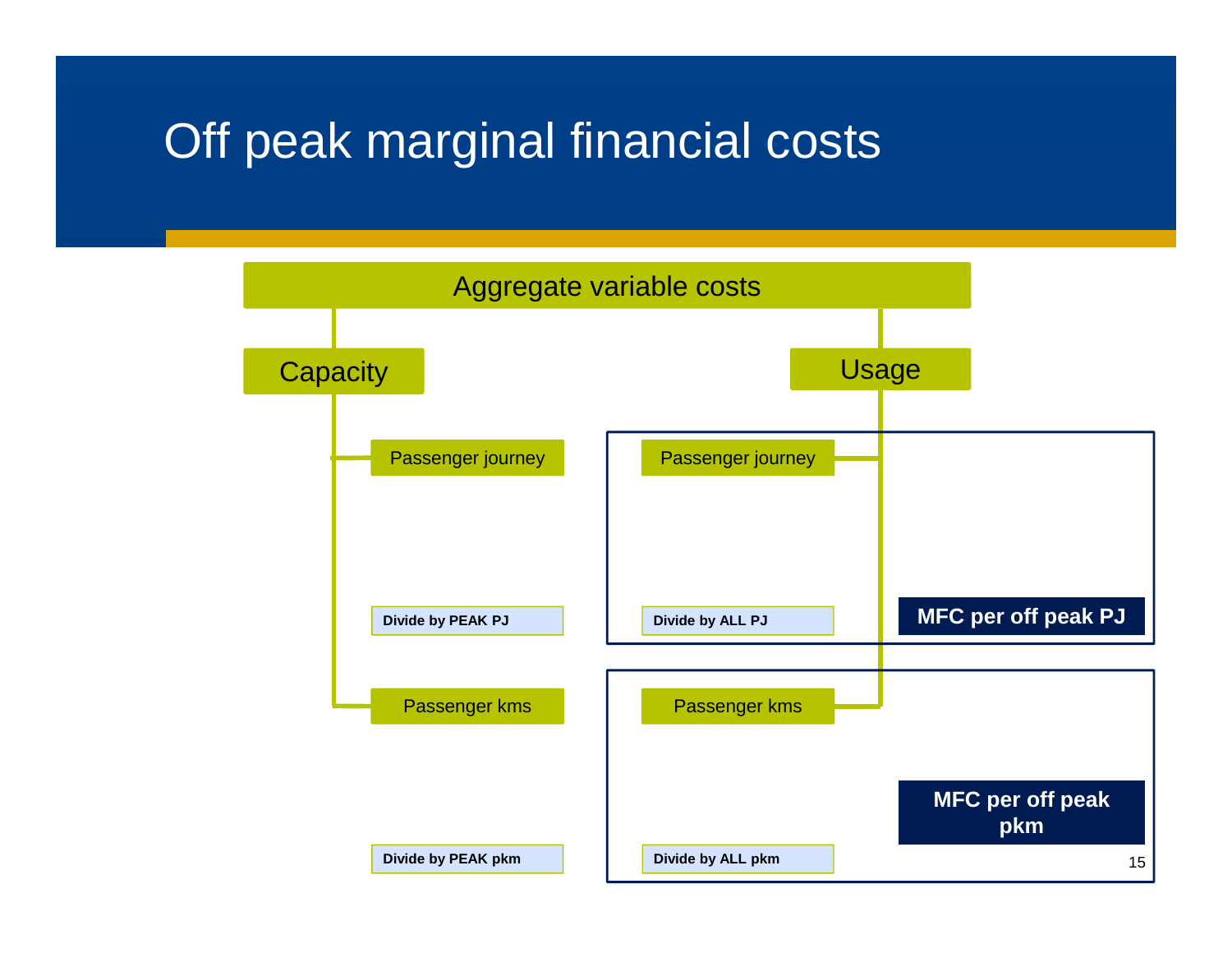#### Allocating cost categories to capacity or usage and to PJ or pkm

In most cost categories, the percentage we allocated to capacity or usage and PJ or pkm was the same for all modes. One exception was the annuitised fleet capital costs category:

- $\blacktriangledown$  For most modes, we allocated 100% to capacity and 100% of these costs to pkm, as fleet size is driven by peak pkm demand.
- $\blacktriangledown$  For ferry, we allocated 60% to capacity, as patronage data indicates that 60% of the ferry fleet suffices to satisfy demand in the weekday road peak.
- $\blacktriangledown$  For light rail and ferry, we allocated 100% to PJ as this allocation better reflects the light rail network and fleet costs are driven more by PJ than pkm.

For other vehicle operating costs, we allocated 100% to usage and to pkm.

For network and customer interface costs, we allocated 100% to passenger journeys (PJ).

For network and customer interface costs, it is less clear, so we allocated 75% of these costs to capacity, except for:

- $\blacktriangledown$ Ticketing staff, and staff at stations (100% to usage)
- $\blacktriangledown$ Corporate overhead (50% to capacity).

For maintenance of path infrastructure (eg, rail tracks), we allocated 50% capacity and 50% PJ.

For maintenance of stops and stations, we allocated 100% capacity and 100% PJ.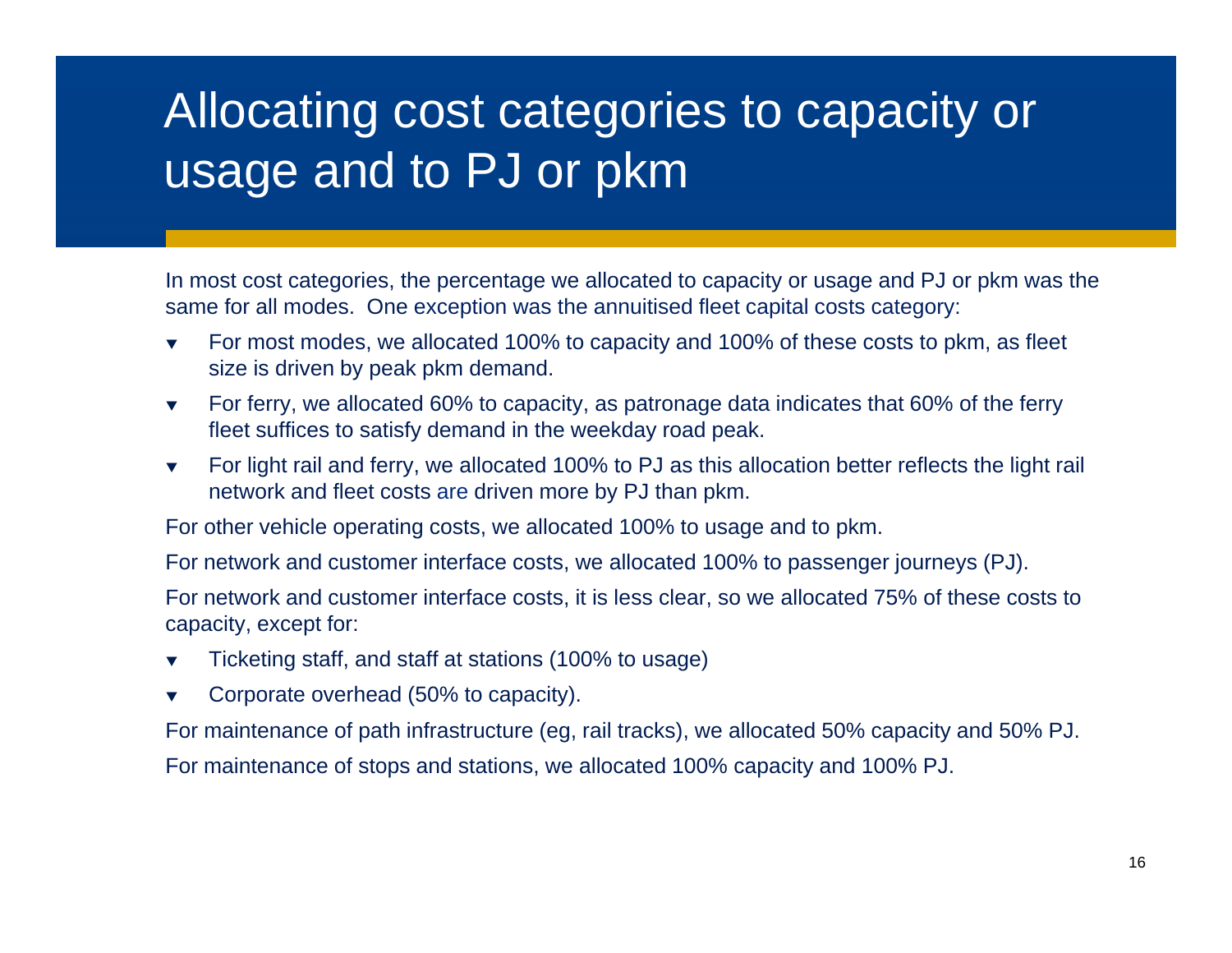## Our cost allocations between capacity and usage

|                                     |                                                 | 0% | 25% | 50% | 75%                                   | 100% |
|-------------------------------------|-------------------------------------------------|----|-----|-----|---------------------------------------|------|
|                                     | annuitised fleet capital costs                  |    |     |     |                                       |      |
|                                     | vehicle maintenance costs                       |    |     |     |                                       |      |
| vehicles                            | vehicle cleaning costs                          |    |     |     |                                       |      |
|                                     | crew cost                                       |    |     |     |                                       |      |
|                                     | fuel costs                                      |    |     |     |                                       |      |
|                                     | maintenance of path infrastructure              |    |     |     |                                       |      |
| infrastructure                      | maintenance of stops and stations               |    |     |     |                                       |      |
|                                     | annuitised capital costs of path infrastructure |    |     |     |                                       |      |
|                                     | annuitised capital costs of stops and stations  |    |     |     | <b>Not included in medium-run MFC</b> |      |
|                                     | timetabling and service planning                |    |     |     |                                       |      |
|                                     |                                                 |    |     |     |                                       |      |
|                                     | network control                                 |    |     |     |                                       |      |
| network                             | signalling and communications                   |    |     |     |                                       |      |
|                                     | corporate overhead                              |    |     |     |                                       |      |
|                                     | opal and other ticketing expenditure            |    |     |     |                                       |      |
|                                     | ticketing and revenue protection staff          |    |     |     |                                       |      |
| access and<br>customer<br>interface | staff at stations                               |    |     |     |                                       |      |

Note for ferry, we allocated 60% to capacity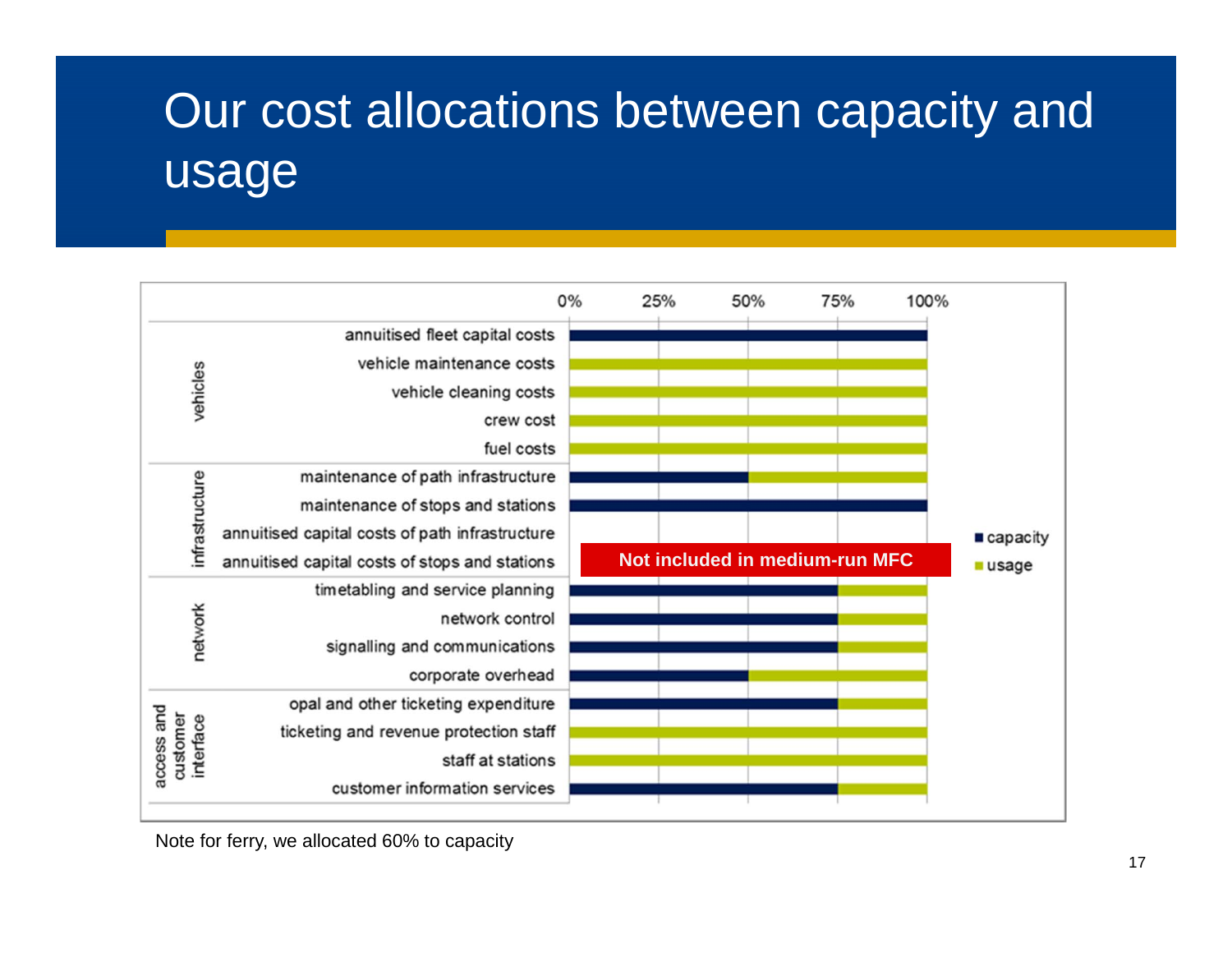#### Our cost allocations between PJ and pkm